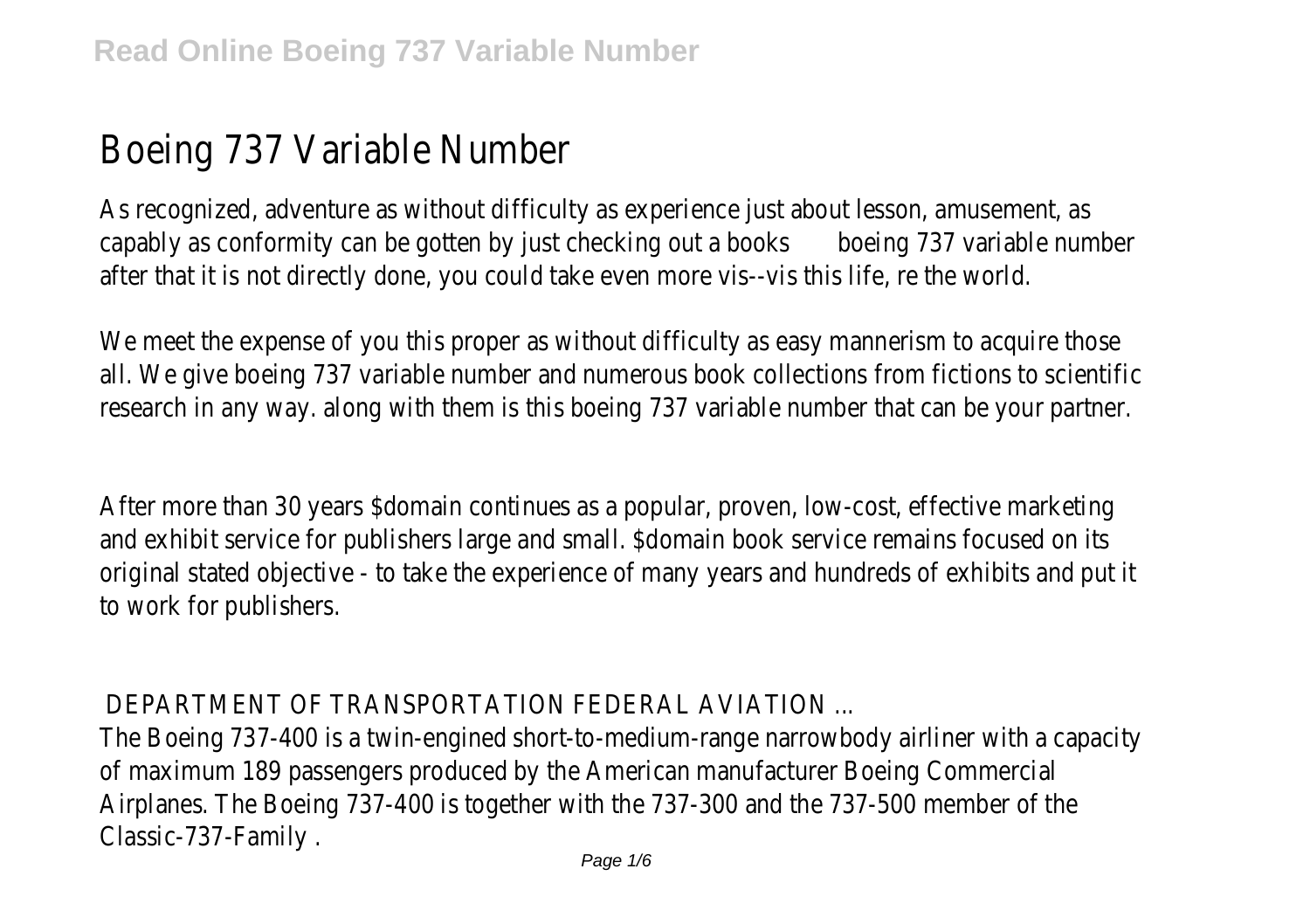Type Acceptance Report - aviation.govt.nz

Boeing 737, e.g. Boeing competitor; Boeing worker: abbr. Boeing products; Co-pilot finally completes putting fuel over nose of boeing; Boeing 747s, e.g. Boeing 747, e.g. Name on an old boeing b-2; Certain boeing; Boeing personnel: abbr. Boeing employee; Boeing rival; Scrapped boeing project; Nickname for the boeing 747; Hijacker of boeing 727 ...

Boeing 737 Classic - Wikipedia

Boeing 737 Production list - Aviation website for aircraft and airline information (flight, photo, travel, fleet listing, production list of Airbus Boeing Douglas Embraer Dash, ATR, Sukhoi, Saab...), plane photos, flightlog database, aviation news, civil aviation forum, aviation store.

Boeing 737 Variable Number Boeing Variable number .This number indicates specific airframe, ... A Boeing 737 for example has 1 nose wheel, 2 left main wheels as well as 2 right main wheels (5 in total).

Boeing 737 Production list | Airfleets aviation Boeing 737-8BK(WL) with registration N302PP (ex 5B-DCE, G-OXLC, C-FYLC, LV-HFQ) airframe details and operator history including first flight and delivery dates, seat configurations, engines, fleet numbers and names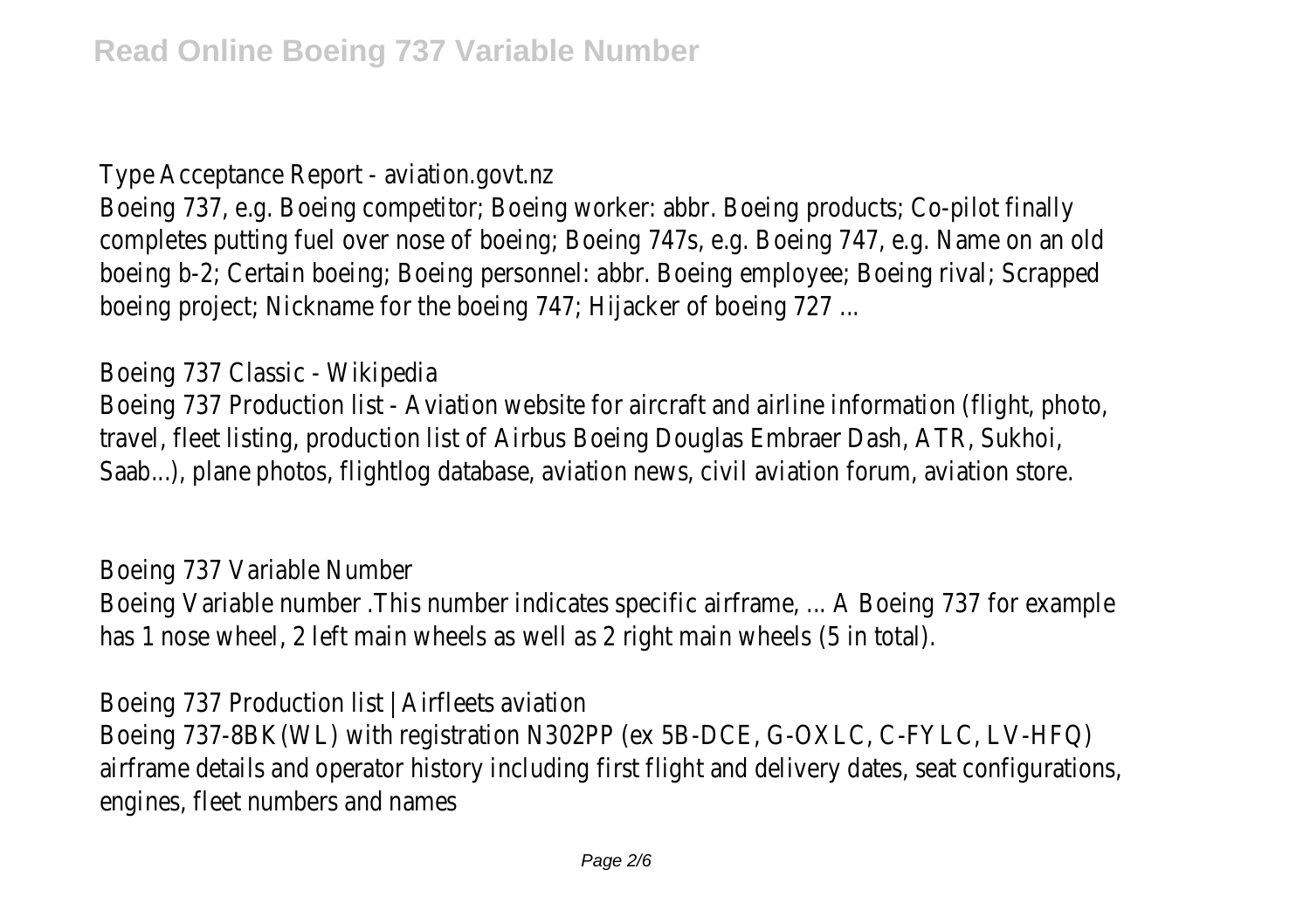What is the meaning of a variable number in a Boeing ...

The Boeing 737 is a narrow-body aircraft produced by Boeing Commercial Airplanes at its Renton Factory in Washington.Developed to supplement the Boeing 727 on short and thin routes, the twinjet retains the 707 fuselage cross-section and nose with two underwing turbofans.Envisioned in 1964, the initial 737-100 made its first flight in April 1967 and entered service in February 1968 with Lufthansa.

What is the difference between a Boeing Line number and a ...

The 737 MAX family is designed to offer the greatest flexibility, reliability and efficiency in the single-aisle market. Every airplane will feature the new Boeing Sky Interior, highlighted by modern sculpted sidewalls and window reveals, LED lighting that enhances the sense of spaciousness and larger pivoting overhead storage bins.

## N302PP Avolon Boeing 737-8BK(WL) - Planespotters.net

The Boeing 737-300 is a twin-engined short-to-medium-range narrowbody airliner with a capacity of maximum 149 passengers produced by the American manufacturer Boeing Commercial Airplanes. The Boeing 737-300 is together with the 737-400 and 737-500 member of the Classic-737-Family .

Boeing 737 - Wikipedia

The Boeing 737 Classic are narrow-body airliners produced by Boeing Commercial Airplanes, the second generation of the original Boeing 737-100/-200.Development began in 1979 and the first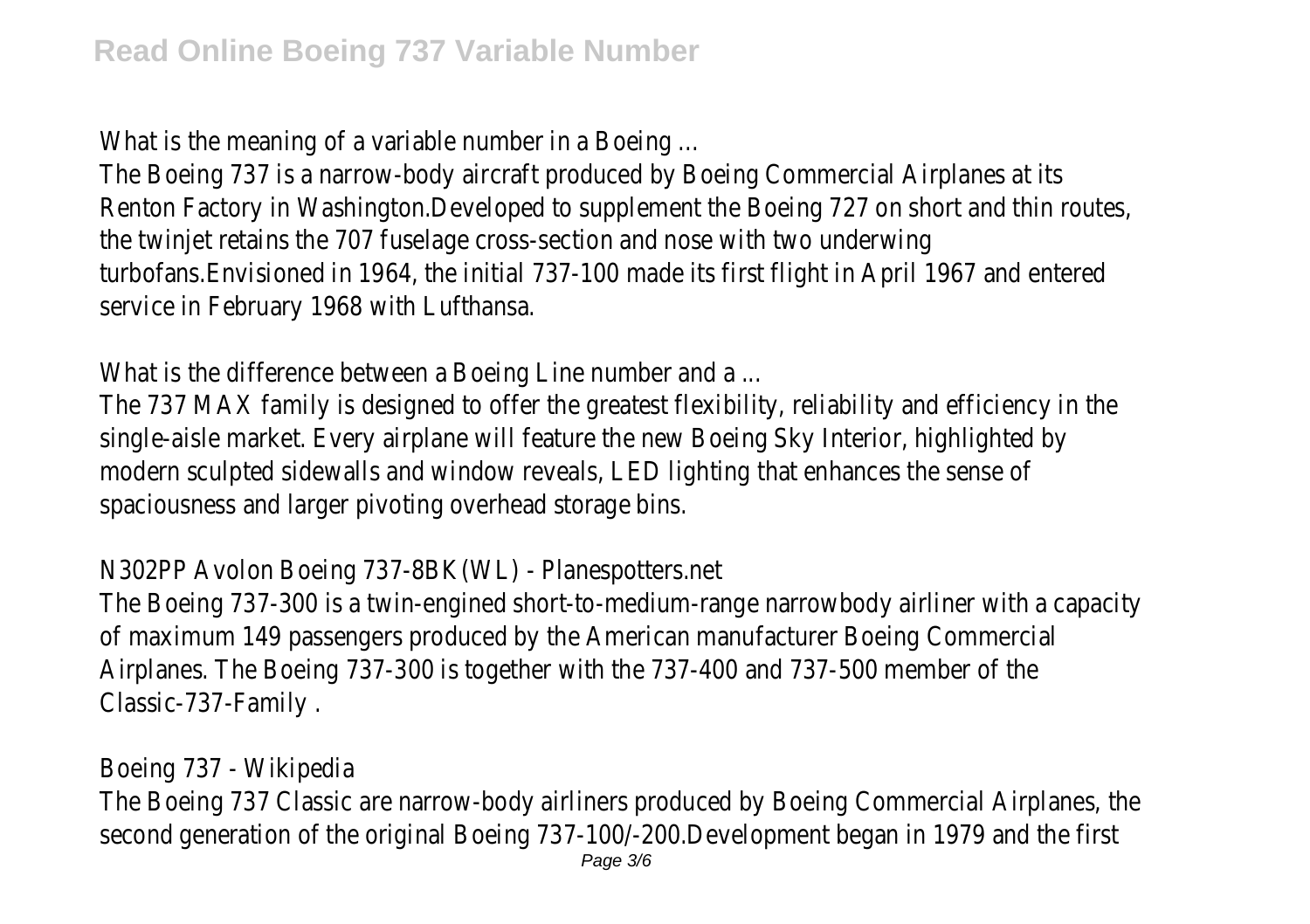variant, the 737-300, first flew in February 1984 and entered service in December of that year. The stretched 737-400 first flew in February 1988 and entered service later that year The shortest variant, the ...

Boeing 737-400 Production List - Planespotters.net BOEING 737-100 Series 737-200 Series 737-200C Series 737-300 Series 737-400 Series 737-500 Series 737-700 Series 737-800 Series 737-600 Series 737-700C Series 737-900 Series 737-900ER Series 737-8 737-9 Date February 15, 2018 TYPE CERTIFICATE DATA SHEET A16WE

Boeing 737 600/700/800/900 - NGs

Boeing's latest narrow-body jet is now flying with a handful of airlines, from Norwegian to FlyDubai, but the 737 MAX made its public debut just two years ago, at the 2016 Farnborough Air Show.. Since then, the mid-range MAX 8 has carried countless passengers around the world, as Boeing has continued to roll out other variants — from the longer 737 MAX 9, which debuted at the Paris Air ...

Boeing 737-300 - Specifications - Technical Data / Description Boeing Line Numbers: On this page are all commercial jets by Boeing, sorted by line number, with c/n (msn) and type/version as it came off the productionline. Conversions can be found in the productionlists. Decoding will open a small window which you can position anywhere on your screen (not in IE).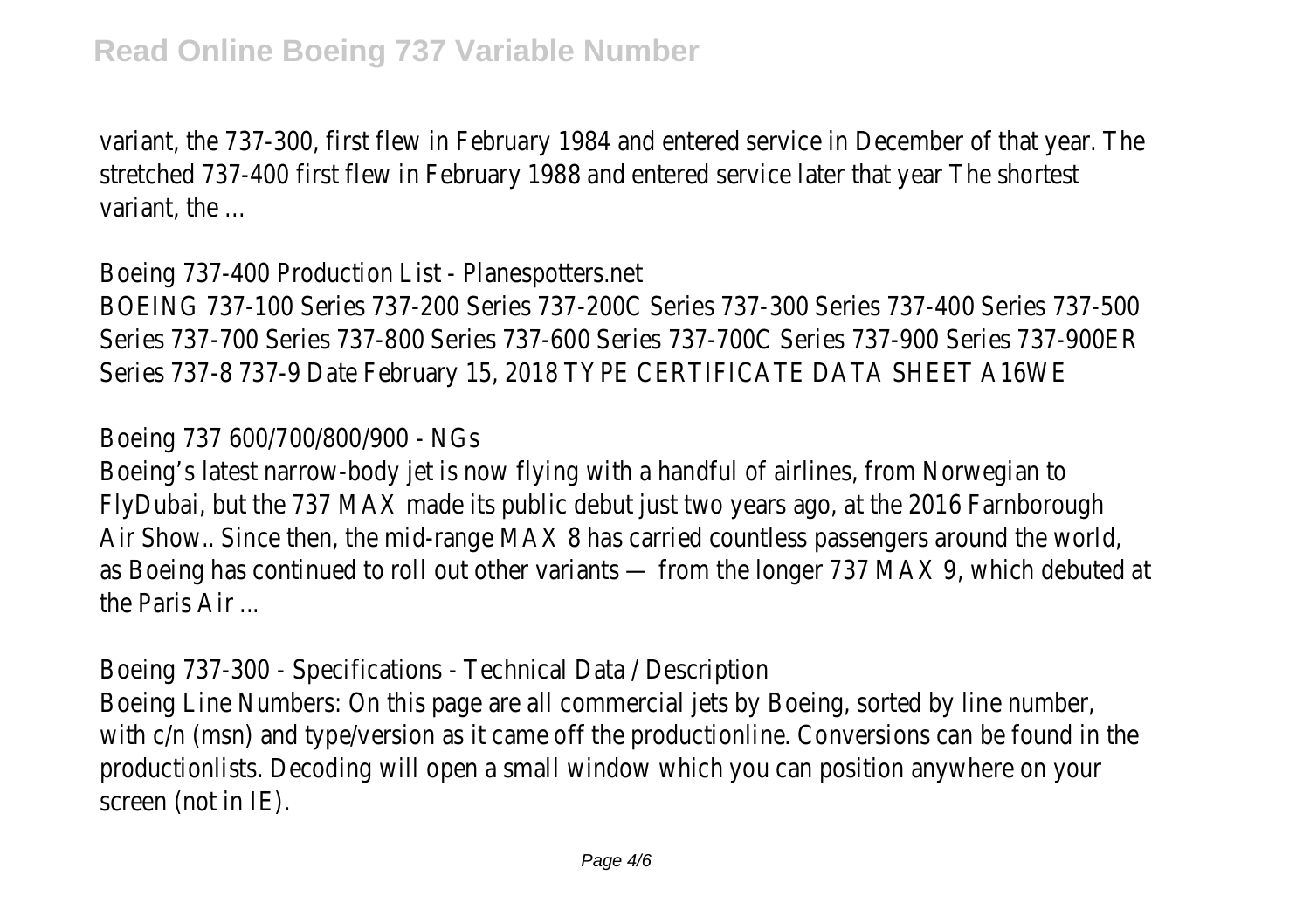AERO - Boeing

Boeing 737 Variable Number [DOC] Boeing 737 Variable Number [PDF] Read more and get great! Thats what the photograph album enPDFd ZIP boeing 737 variable number will present for every reader to entre this book. This is an online wedding album provided in this website.

Boeing 737 Variable Number - flightcompensationclaim.co.uk Boeing 737-4Y0(BDSF) TF-BBH . Bluebird Cargo . 9 Mar 2009 . Active . N865FC . lsf GECAS . 23866 . 1589 Boeing 737-4Y0 ...

Boeing Line Numbers

BOE  $#$  = Boeing flight test number.  $\mathsf{C/S}$  = Colour scheme / Livery MFC = Boeing Military Flight Centre Rolled out = Outside of the 4-81/82 Bldg or 4-20 Bldg (737NG assembly plant and wing assembly plant). RT RNT = A very rare roundtrip Renton Airport flight. Temp Reg = Temporary Boeing Company registration.

Boeing: 737 MAX

the 737-300, 737-400, 767-200, 767-300, MD-80, and 747-400. As we expanded our product offerings, we also learned how to better manage the freighter conversion business and to focus on what we do best at Boeing: program management, engineering and certification, and aftermarket support. At the same time, we have entered into contracts with global

737NG Line Number list — LiveJournal